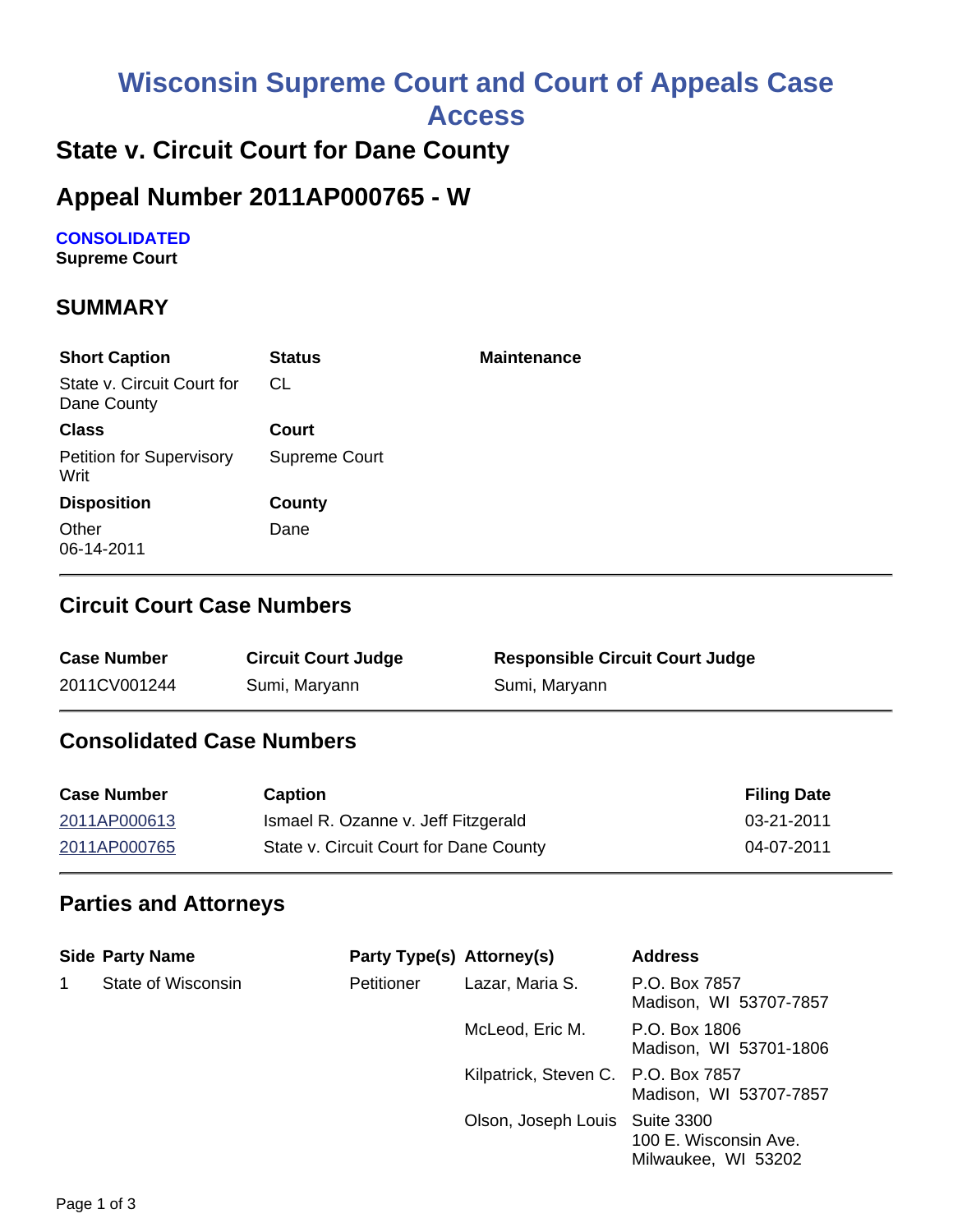|                |                                          |            | St. John, Kevin M.                 | P. O. Box 7857<br>Madison, WI 53707-7857                                 |
|----------------|------------------------------------------|------------|------------------------------------|--------------------------------------------------------------------------|
|                |                                          |            | Screnock, Michael P. P.O. Box 1806 | Madison, WI 53701-1806                                                   |
| 1              | Huebsch, Michael D.                      | Petitioner | Lazar, Maria S.                    | P.O. Box 7857<br>Madison, WI 53707-7857                                  |
|                |                                          |            | McLeod, Eric M.                    | P.O. Box 1806<br>Madison, WI 53701-1806                                  |
|                |                                          |            | Kilpatrick, Steven C.              | P.O. Box 7857<br>Madison, WI 53707-7857                                  |
|                |                                          |            | Olson, Joseph Louis                | <b>Suite 3300</b><br>100 E. Wisconsin Ave.<br>Milwaukee, WI 53202        |
|                |                                          |            | St. John, Kevin M.                 | P. O. Box 7857<br>Madison, WI 53707-7857                                 |
|                |                                          |            | Screnock, Michael P. P.O. Box 1806 | Madison, WI 53701-1806                                                   |
| 2              | <b>Circuit Court for Dane County</b>     | Respondent |                                    |                                                                          |
| 2              | Sumi, Maryann                            | Respondent | Stanton, Marie A.                  | 33 E. Main Street, Suite 400<br>P. O. Box 1528<br>Madison, WI 53701-1528 |
|                |                                          |            | Strang, Dean A.                    | 33 East Main Street, Suite 400<br>PO Box 1528<br>Madison, WI 53701-1528  |
| 2              | Ozanne, Ismael R.                        | Respondent | Ozanne, Ismael R.                  | Rm. 3000<br>215 S. Hamilton St.<br>Madison, WI 53703                     |
| 2              | Fitzgerald, Jeff                         | Respondent | Lazar, Maria S.                    | P.O. Box 7857<br>Madison, WI 53707-7857                                  |
| 2              | Fitzgerald, Scott                        | Respondent | Lazar, Maria S.                    | P.O. Box 7857<br>Madison, WI 53707-7857                                  |
| 2              | Ellis, Michael                           | Respondent | Lazar, Maria S.                    | P.O. Box 7857<br>Madison, WI 53707-7857                                  |
| $\overline{2}$ | Suder, Scott                             | Respondent | Lazar, Maria S.                    | P.O. Box 7857<br>Madison, WI 53707-7857                                  |
| 2              | Miller, Mark                             | Respondent | Pines, Lester A.                   | 122 W. Washington Ave., Ste. 900<br>Madison, WI 53703-2718               |
|                |                                          |            | Packard, Tamara                    | 122 W. Washington Ave., Ste. 900<br>Madison, WI 53703-2718               |
|                |                                          |            | Crawford, Susan M.                 | 122 W. Washington Ave., Ste. 900<br>Madison, WI 53703                    |
| 2              | Barca, Peter                             | Respondent | Jambois, Robert J.                 | P.O. Box 620321<br>Middleton, WI 53562                                   |
| 2              | La Follette, Douglas                     | Respondent | Sage, Roger A.                     | 30 W. Mifflin, #1001<br>Madison, WI 53703                                |
|                |                                          |            | Lazar, Maria S.                    | P.O. Box 7857<br>Madison, WI 53707-7857                                  |
| 2              | Joint Committee on Conference Respondent |            |                                    |                                                                          |

2 Wisconsin State Senate Respondent